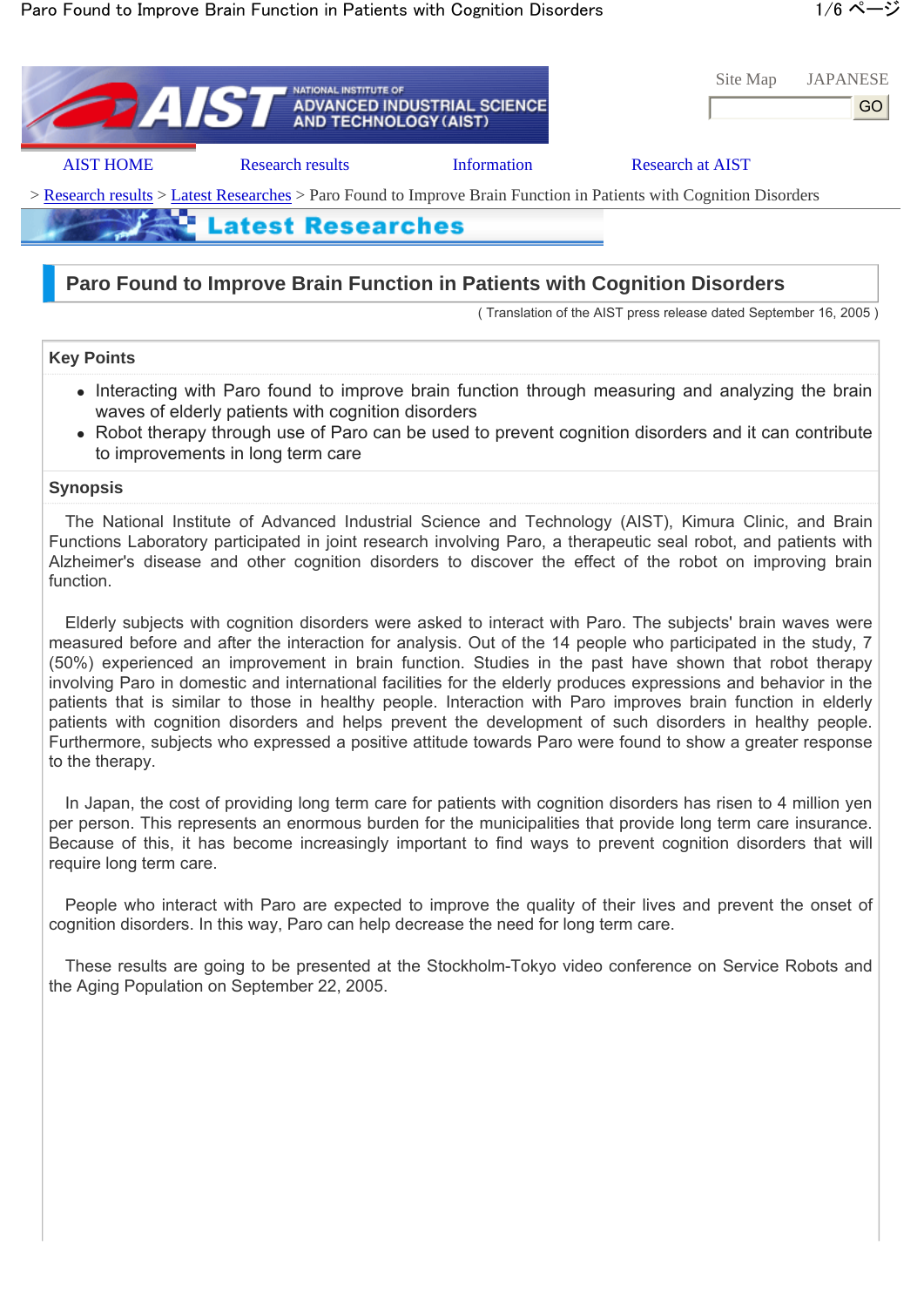

#### Image 1: Paro, the therapeutic seal robot

#### **Background**

Declining birthrates and aging populations are being observed in most industrial countries. In Japan, it is predicted that 26% of the population will be over 65 years of age by 2015 (Statistics Bureau, Ministry of Internal Affairs and Communications). This will result in an increase in the number of people who require long term care. Since many people are already receiving support from the long term care insurance system, this will result in a drastic increase of social costs. By improving the quality of life of elderly people, the onset of cognition disorders is delayed and the symptoms are reduced. This should also serve to minimize the need for long term care and improve the quality of care that elderly patients receive at home and in medical and welfare facilities.

There are several options for treating and preventing cognition disorders. Those include pharmaceutical treatment, dietary measures, art therapy, music therapy, exercise, learning, and animal therapy. But there is room for improvement in all of them.

AIST's Intelligent Systems Research Institute aim to produce subjective quality through touching people's hearts by providing comfort and entertainment. Under this concept, research on and development of Paro, the therapeutic robot seal, started in 1993. The institute especially focus on robot therapy, seeking results seen in animal therapy through a robot shaped like an animal.

## **History of the Research**

AIST's Intelligent Systems Research Institute decided to use a baby seal as the model for its animal robot . This is because unlike dogs or cats, people have less stereo type for seals and can accept smoothly. If the robot was shaped like a dog or a cat, people would be able to tell the difference between the robot and the real animal and might feel that the robot was not real. Implementation of the Paro concept was made possible through Intelligent Systems Company (ISC), a venture business that was created on September 17, 2004 with the support of the AIST Innovation Center for Startups (part of the Ministry of Education, Culture, Sports, Science, and Technology fund for promoting science and technology in order to foster a basis for strategic research). Paro's designs and patents are licensed to ISC in order to commercialize the Paro product. Paro has been available for sale to individuals since March 2005 and 500 units have already been sold.

Robot therapy has been implemented at various facilities for the elderly, such as adult day care facilities and nursing homes, in addition to pediatric units in Japan. Furthermore, domestic studies have noted the effects of robot therapy. (See the AIST press release from September 17, 2004, translated into English and released on December 8, 2004.) Studies have also been done outside of Japan that confirm the mental, physiological, and social effects of robot therapy involving Paro.

Experiments that were done at nursing facilities confirm that it is possible to continue using Paro over a long period of time. Facilities that introduced Paro in August 2003 are still using the robot and find that it is still popular with their clients.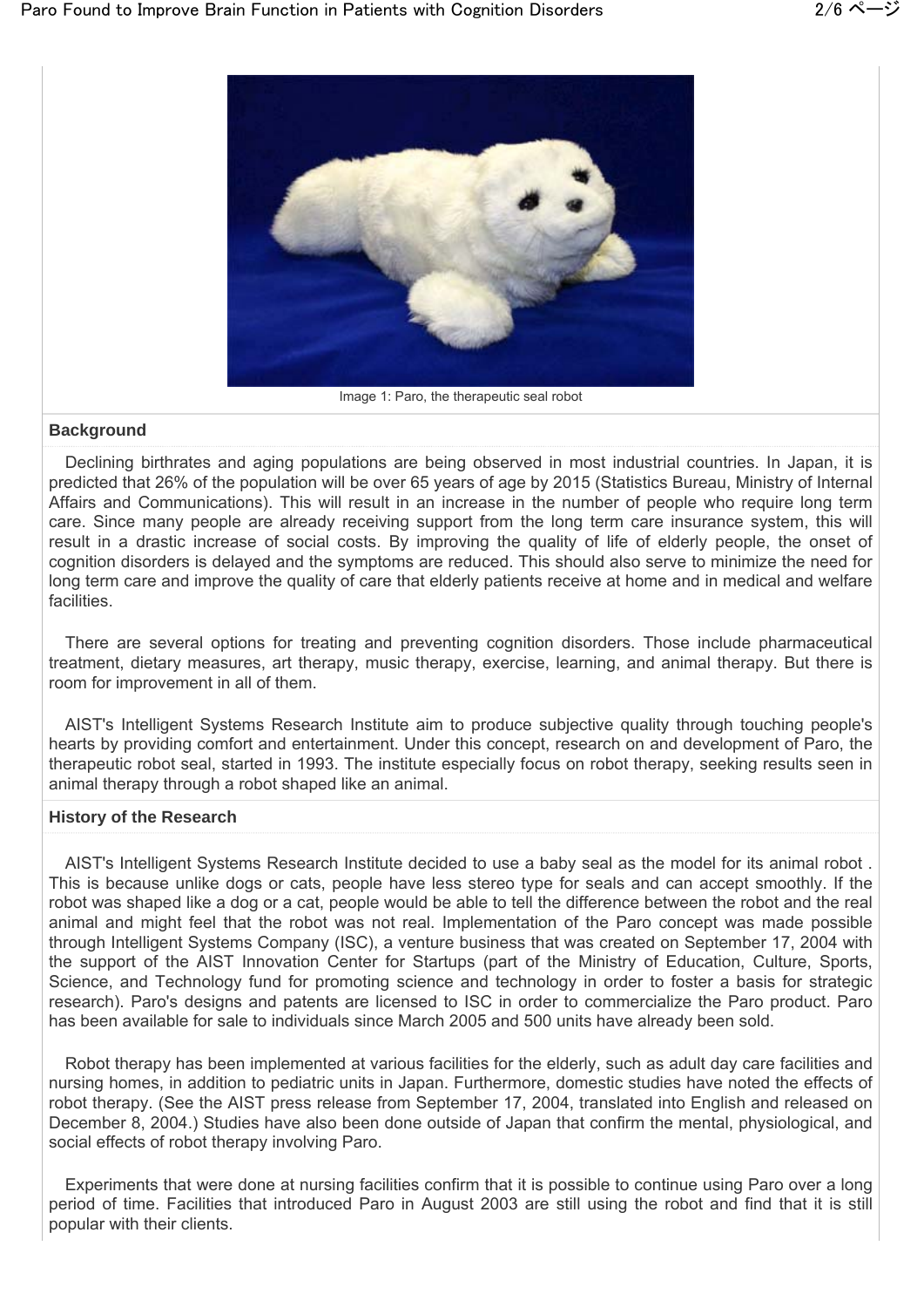

Image 2: Patients with cognition disorders interact with Paro (The nets on the patients' heads are for measuring brain waves.)

Image 3: A man with a cognition disorder interacts with Paro (The net on the patient's head is for measuring brain waves.)

### **Explanation of the Research**

Brain waves were measured in patients with cognition disorders such as Alzheimer's disease and senile dementia while they interacted with Paro to determine the effects of this interaction on brain function.

Subjects were cognition disorder patients who come to the Kimura Clinic for art therapy.

The "Dimension" system was used to evaluate brain function in patients with cognition disorders as they interacted with Paro. "Dimension" was developed by the Brain Functions Laboratory for the early detection of cognition disorders. Subjects interacted with Paro for approximately 20 minutes and their brain waves were measured before and after the interaction. Subjects were asked to close their eyes while their brain waves were being measured. Subjects were also asked to evaluate Paro and these results were evaluated with the demonstrated changes in brain function.

There were 29 possible subjects for this test, but there were several subjects who had normal brain function or whose cognition disorders were at too high a level to comply with the instructions to close their eyes. In total, the data from 14 subjects were used. The results are shown in Image 4. Of the 14 subjects with cognition disorders, 7 (50%) showed an improvement in brain function after interacting with Paro. Some subjects even returned to normal levels of brain function.

Image 5 shows the relationship between subjects' evaluations of Paro and improvements in brain function. Subjects who rated Paro highly experienced the most improvement in brain function.

This research was implemented as a part of the Research on Continuous Interaction between Humans and Robots (2004-2008) Basic Research Program of the Japan Science and Technology Agency.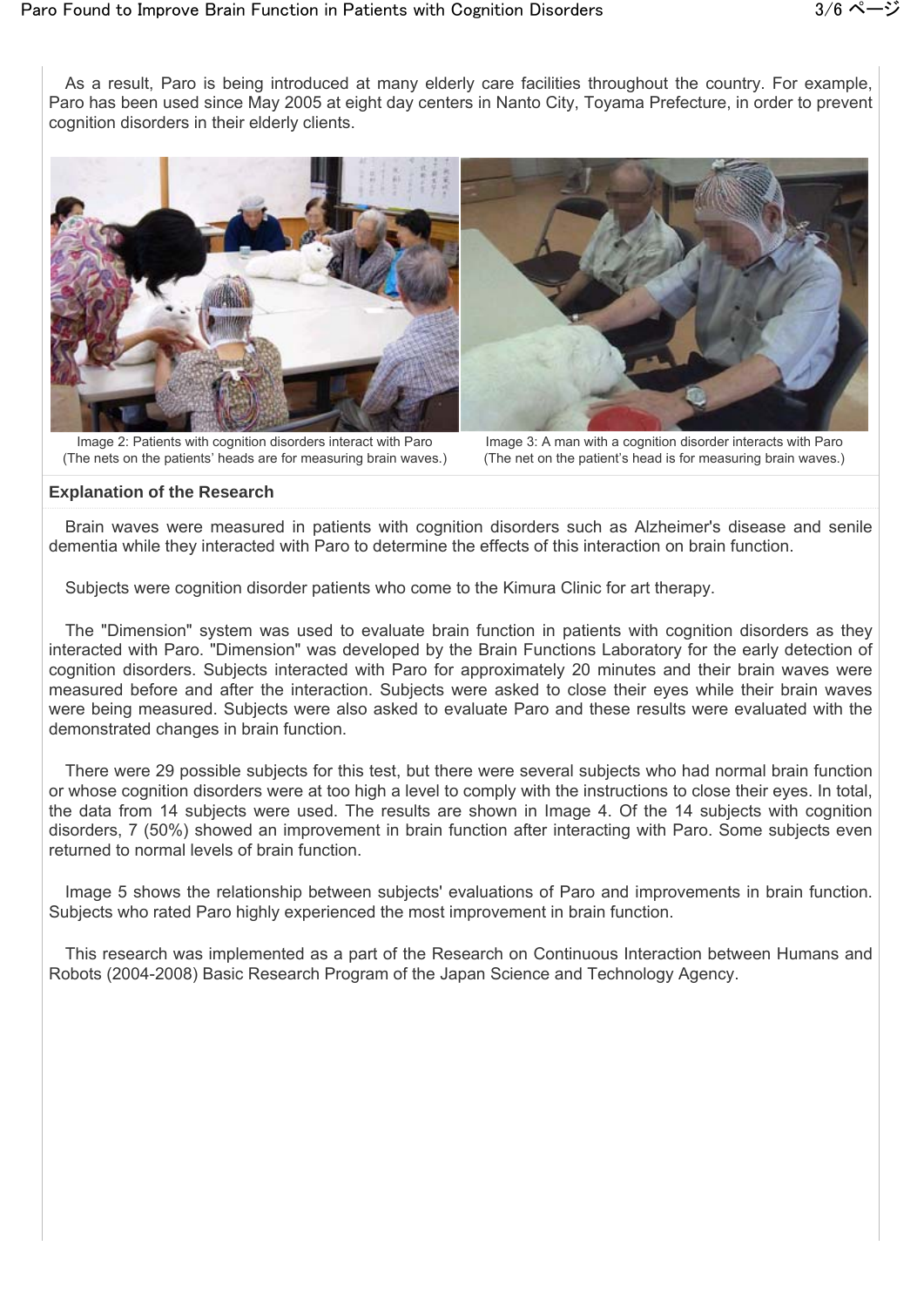

Image 4: Results of the analysis of brain function by "Dimension". The x-axis (Dα) represents positional smoothness in scalp electrical potential distribution. The y-axis (Dσ) represents fluctuations over time (instability). People with normal brain function (see images 6 (1)) have greater amounts of positional smoothness and a small amount of fluctuation over time. However, people with cognition disorders (see image 6 (2)) lose the positional smoothness in the α-waves of their scalp electrical potential distribution and the fluctuations over time become greater. This creates the three distinct areas of impaired function (top left), sub-normal function (middle), and normal function (bottom right). In this study, 50% of the subjects with cognition disorders experienced improvements in the condition of their disorder, and some even returned to normal levels.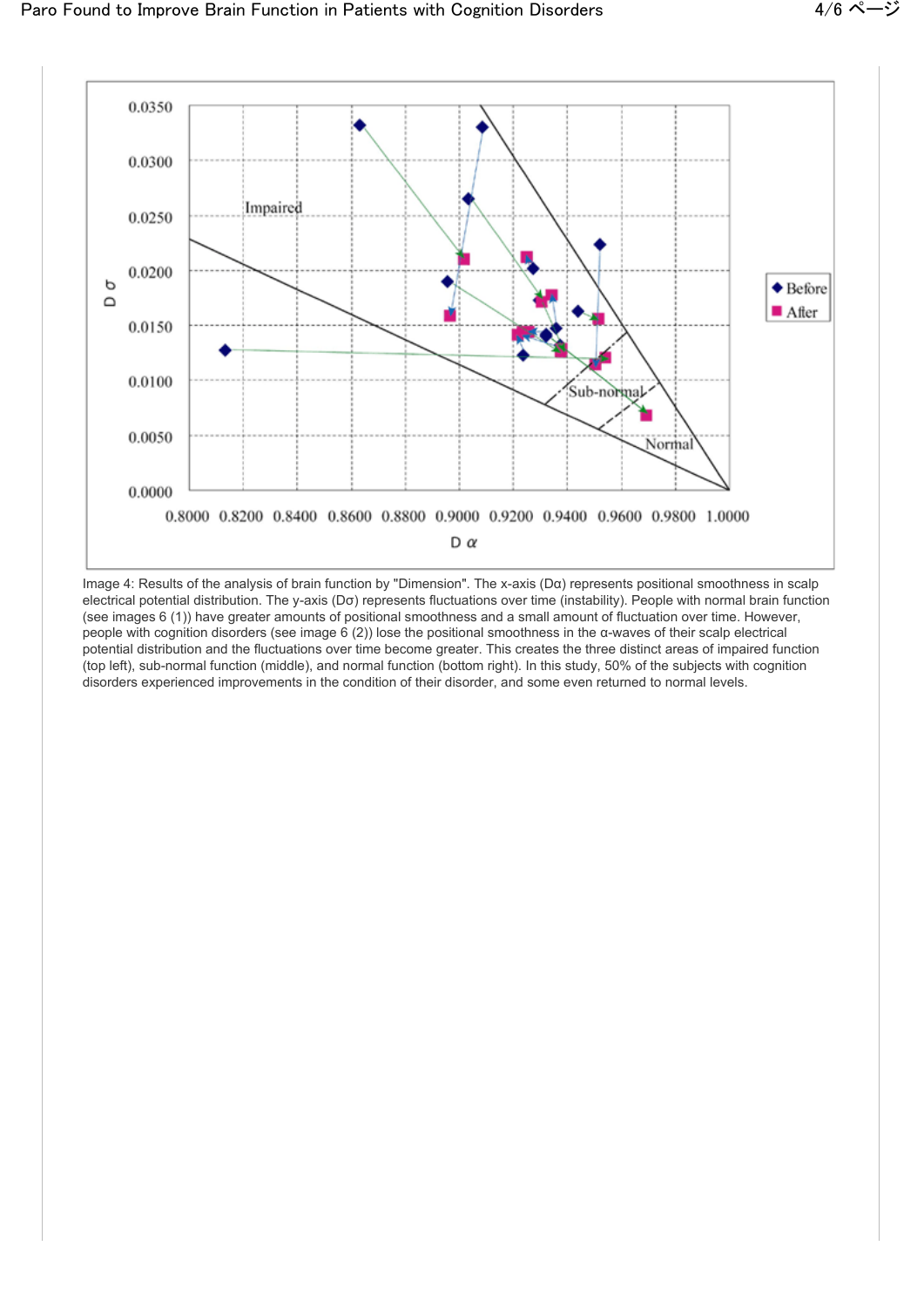

Image 5: The relationship between subjects' evaluations of Paro and improvements in brain function as recorded by the "Dimension" system. The y-axis shows the differences in the α-waves of the scalp electrical potential distribution before and after subjects interacted with Paro. Positive values indicate an improvement in cognition disorder. The x-axis shows the subjects' evaluation of Paro. Valid data was collected from 11 subjects and analyzed. Subjects who rated Paro highly experienced the most improvement in brain function.



(1) Subject with normal brain function (2) Subject with cognition disorder (e.g. Alzheimer's)

Image 6: α-waves of the scalp electrical potential distribution. In patients with cognition disorders, nerve cell activity becomes uneven. This shows up as disruptions in the scalp electrical potential distribution. By quantifying the method of disruption, we can demonstrate the level of degradation in brain function.

**back to top**